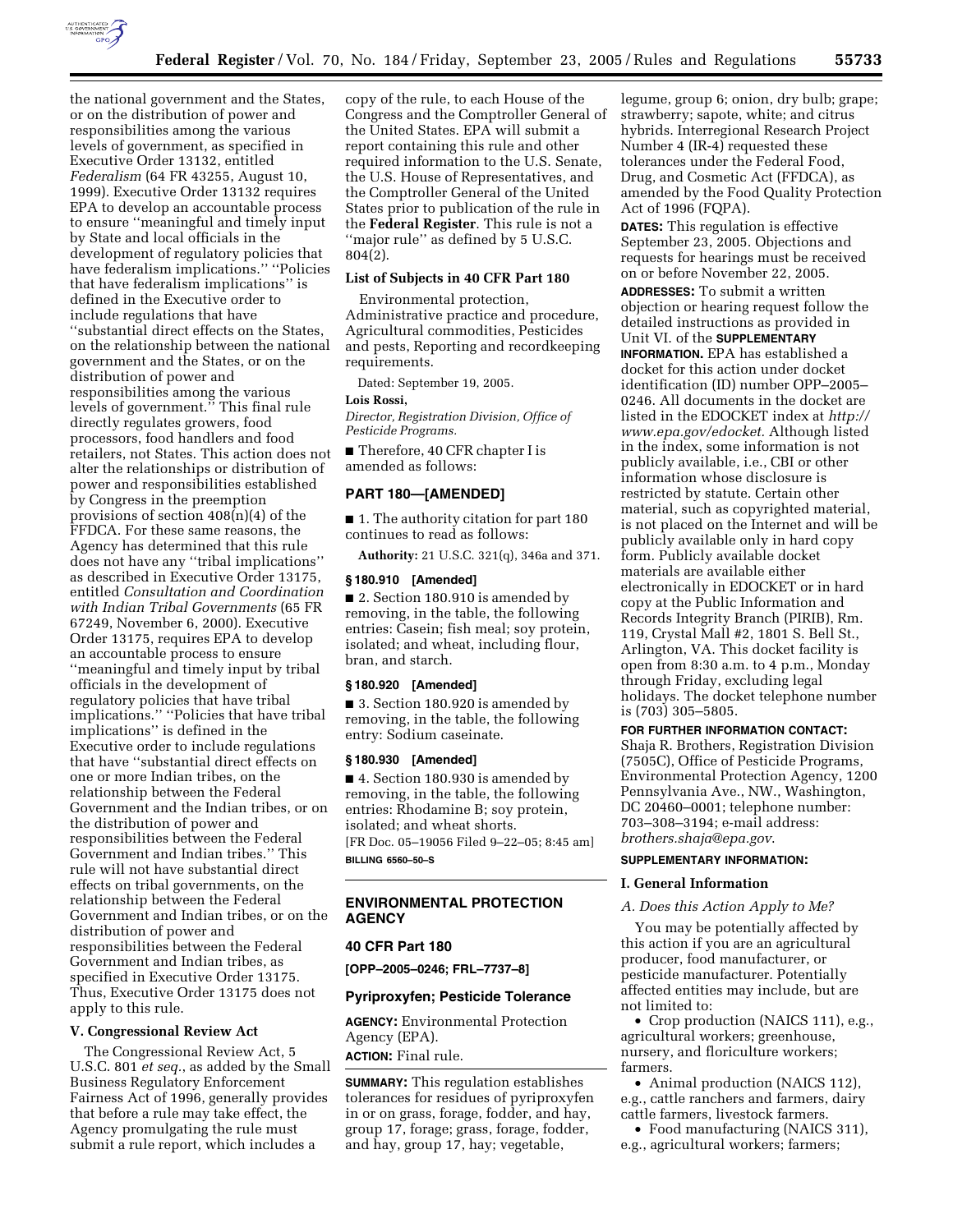greenhouse, nursery, and floriculture workers; ranchers; pesticide applicators.

• Pesticide manufacturing (NAICS 32532), e.g., agricultural workers; commercial applicators; farmers; greenhouse, nursery, and floriculture workers; residential users.

This listing is not intended to be exhaustive, but rather provides a guide for readers regarding entities likely to be affected by this action. Other types of entities not listed in this unit could also be affected. The North American Industrial Classification System (NAICS) codes have been provided to assist you and others in determining whether this action might apply to certain entities. If you have any questions regarding the applicability of this action to a particular entity, consult the person listed under **FOR FURTHER INFORMATION CONTACT**.

# *B. How Can I Access Electronic Copies of this Document and Other Related Information?*

In addition to using EDOCKET *(http:// www.epa.gov/edocket/)*, you may access this **Federal Register** document electronically through the EPA Internet under the ''**Federal Register**'' listings at *http://www.epa.gov/fedrgstr/*. A frequently updated electronic version of 40 CFR part 180 is available at E-CFR Beta Site Two at *http:// www.gpoaccess.gov/ecfr/*. To access the OPPTS Harmonized Guidelines referenced in this document, go directly to the guidelines at*http://www.epa.gpo/ opptsfrs/home/guidelin.htm/.* 

# **II. Background and Statutory Findings**

In the **Federal Register** of August 17, 2005 (70 FR 48413) (FRL–7732–1, EPA issued a notice pursuant to section 408(d)(3) of FFDCA, 21 U.S.C. 346a(d)(3), announcing the filing of pesticide petitions (PP 3E6596, 3E6750, 4E6866, 4E6865, and 3E6582) by IR-4, 681 US Highway #1 South, North Brunswick, NJ 08902–3390. The petitions requested that 40 CFR 180.510 be amended by establishing tolerances for residues of the insecticide pyriproxyfen, [2-[1-methyl-2-(4 phenoxyphenoxy)ethoxy]pyridine, in or on legume vegetables, crop subgroups 6a, 6b, and 6c at 0.2 part per million (ppm) (PP 3E6596); onion, dry bulb at 0.05 ppm (PP 3E6750); grape at 2.5 ppm, and raisin at 4.0 ppm (PP 4E6866); strawberry at 0.3 ppm (PP 4E6865); white sapote, and ugli fruit at 0.3 ppm (PP 3E6582). The petition for onion, dry bulb (PP 3E6750) was subsequently amended from 0.05 ppm to 0.15 ppm. The Agency has also determined a separate tolerance for raisin is not necessary. In addition, ugli fruit has

been translated to citrus hybrids. No comments were recived on the notice of filing.

Additionally, in the **Federal Register**  of December 22, 2004 (69 FR 76724) (FRL–7689–6), EPA issued a notice pursuant to section 408(d)(3) of FFDCA, 21 U.S.C. 346a(d)(3), announcing the filing of a pesticide petition (PP 4F6847) by Valent USA Corporation, 1600 Riviera Ave., Suite 200, Walnut Creek, California 94596–8025. The petition requested that 40 CFR 180.510 be amended by establishing tolerances for residues of the insecticide pyriproxyfen, [2-[1-methyl-2-(4-

phenoxyphenoxy)ethoxy]pyridine], in or on grass forage and hay (crop group 17). The Agency has subsequently amended the petition to establish tolerances for grass, forage, fodder, and hay, group 17, forage at 0.70 ppm (previously requested at 0.5 ppm), and grass, forage, fodder, and hay, group 17, hay at 1.1 ppm (previously requested at 1.0 ppm). That notice included a summary of the petitions prepared by Valent USA Corporation], the registrant. Comments were received on the notice of filing. EPA's response to these comments is discussed in Unit IV.C.

Section 408(b)(2)(A)(i) of FFDCA allows EPA to establish a tolerance (the legal limit for a pesticide chemical residue in or on a food) only if EPA determines that the tolerance is ''safe.'' Section 408(b)(2)(A)(ii) of FFDCA defines ''safe'' to mean that ''there is a reasonable certainty that no harm will result from aggregate exposure to the pesticide chemical residue, including all anticipated dietary exposures and all other exposures for which there is reliable information.'' This includes exposure through drinking water and in residential settings, but does not include occupational exposure. Section 408(b)(2)(C) of FFDCA requires EPA to give special consideration to exposure of infants and children to the pesticide chemical residue in establishing a tolerance and to ''ensure that there is a reasonable certainty that no harm will result to infants and children from aggregate exposure to the pesticide chemical residue. . . .''

EPA performs a number of analyses to determine the risks from aggregate exposure to pesticide residues. For further discussion of the regulatory requirements of section 408 of FFDCA and a complete description of the risk assessment process, see *http:// www.epa.gov/pesticides/health/ human.htm* 

# **III. Aggregate Risk Assessment and Determination of Safety**

Consistent with section 408(b)(2)(D) of FFDCA, EPA has reviewed the available scientific data and other relevant information in support of these actions. EPA has sufficient data to assess the hazards of and to make a determination on aggregate exposure, consistent with section  $408(b)(2)$  of FFDCA, for tolerances for residues of pyriproxyfen on vegetable, legume, group 6 at 0.20 ppm; onion, dry bulb at 0.15 ppm; grape at 2.5 ppm; strawberry at 0.30 ppm; white sapote at 0.30 ppm; citrus hybrids at 0.30 ppm; grass, forage, fodder, and hay, group 17, forage at 0.70 ppm; and grass, forage, fodder, and hay, group 17, hay at 1.1 ppm. EPA's assessment of exposures and risks associated with establishing these tolerances follow.

#### *A. Toxicological Profile*

EPA has evaluated the available toxicity data and considered its validity, completeness, and reliability as well as the relationship of the results of the studies to human risk. EPA has also considered available information concerning the variability of the sensitivities of major identifiable subgroups of consumers, including infants and children. Specific information on the studies received and the nature of the toxic effects caused by pyriproxyfen as well as the no observed adverse effect level (NOAEL) and the lowest observed adverse effect level (LOAEL) from the toxicity studies can be found at *http://www.epa.gov/ fedrgstr/EPA-PEST/2003/May/Day-14/ p12022.htm*.

#### *B. Toxicological Endpoints*

For hazards that have a threshold below which there is no appreciable risk, the dose at which NOAEL from the toxicology study identified as appropriate for use in risk assessment is used to estimate the toxicological level of concern (LOC). However, the LOAEL of concern identified is sometimes used for risk assessment if no NOAEL was achieved in the toxicology study selected. An uncertainty factor (UF) is applied to reflect uncertainties inherent in the extrapolation from laboratory animal data to humans and in the variations in sensitivity among members of the human population as well as other unknowns.

The linear default risk methodology  $(Q^*)$  is the primary method currently used by the Agency to quantify nonthreshold hazards such as cancer. The Q\* approach assumes that any amount of exposure will lead to some degree of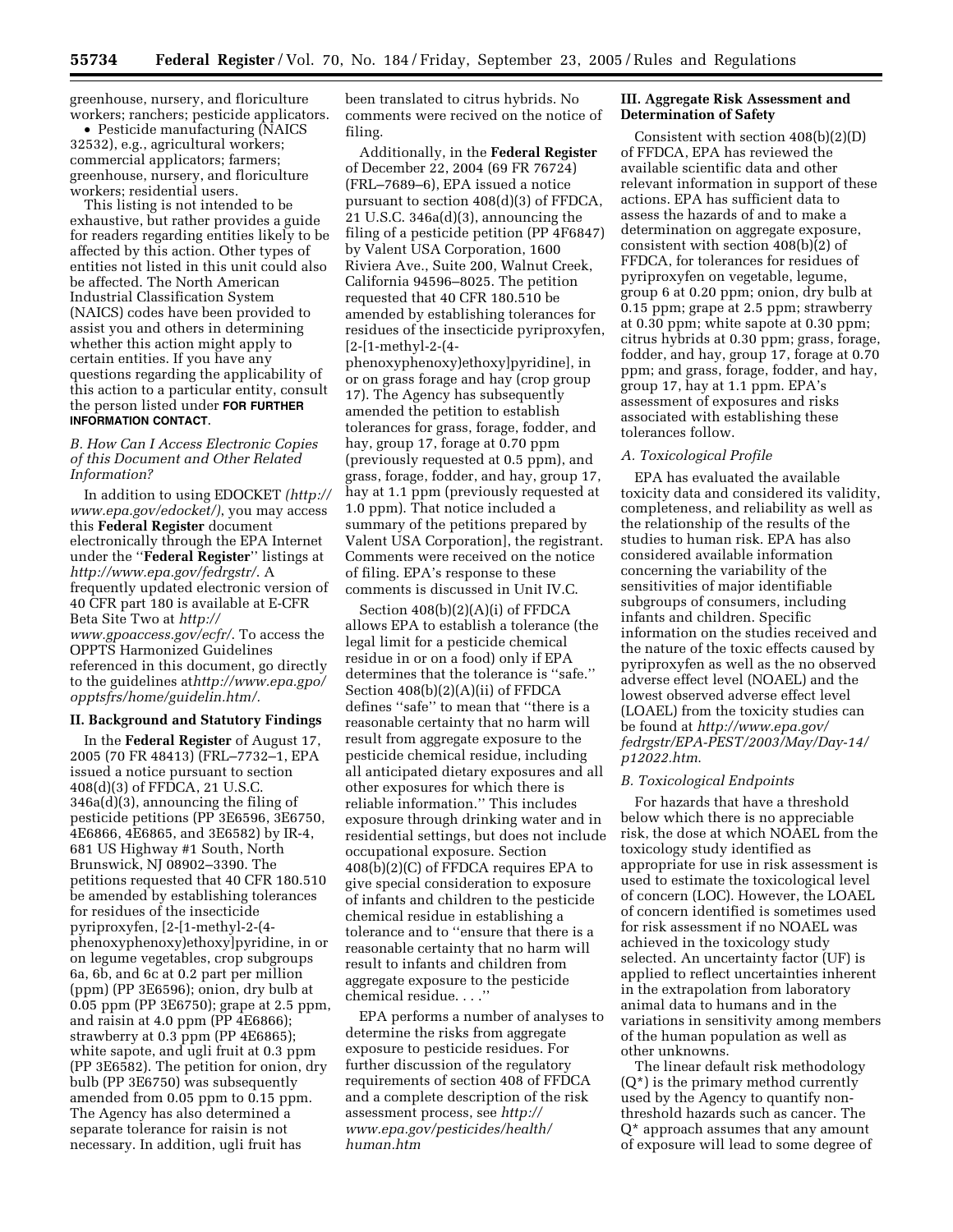cancer risk, estimates risk in terms of the probability of occurrence of additional cancer cases.

A summary of the toxicological endpoints for pyriproxyfen used for human risk assessment is shown in the following Table 1:

| TABLE 1.—SUMMARY OF TOXICOLOGICAL DOSE AND ENDPOINTS FOR PYRIPROXYFEN FOR USE IN HUMAN RISK |  |  |  |  |  |  |  |  |
|---------------------------------------------------------------------------------------------|--|--|--|--|--|--|--|--|
| ASSESSMENT                                                                                  |  |  |  |  |  |  |  |  |

| Exposure/Scenario                                                                                                | Dose Used in Risk Assessment,<br>Interspecies and Intraspecies<br>and any Traditional UF      | Special FQPA SF and Level of<br>Concern for Risk Assessment                                                                        | Study and Toxicological Effects                                                                                                                                                                                                                                                           |
|------------------------------------------------------------------------------------------------------------------|-----------------------------------------------------------------------------------------------|------------------------------------------------------------------------------------------------------------------------------------|-------------------------------------------------------------------------------------------------------------------------------------------------------------------------------------------------------------------------------------------------------------------------------------------|
| Acute dietary (females 13-<br>50 years of age) and<br>general population                                         | None                                                                                          | None                                                                                                                               | An appropriate endpoint attributable to a<br>single oral dose was not available in the<br>data base, including maternal toxicity in<br>the developmental toxicity studies                                                                                                                 |
| Chronic dietary (all popu-<br>lations)                                                                           | $NOAEL = 35.1 mg/kg/day$<br>$UF = 100$<br>Chronic Reference Dose (cRfD)<br>$= 0.35$ mg/kg/day | Special FQPA $SF = 1X$<br>Chronic Population Adjusted<br>Dose $(cPAD) = cRfD$<br>Special $\overline{FQPA}$ SF = 0.35 mg/<br>kg/day | Subchronic toxicity and chronic toxicity<br>(feeding) - rat<br>LOAEL = $141.28$ mg/kg/day based on de-<br>creased body weight and clinical pathol-<br>ogy results                                                                                                                         |
| Short-term incidental, oral<br>(1 to 30 days) (Residen-<br>tial)                                                 | Oral Maternal<br>$NOAEL = 100 mg/kg/day$                                                      | LOC for Margin of Exposure<br>$(MOE) = 100$ (Residential)                                                                          | Rat developmental toxicity study<br>LOAEL = $300$ mg/kg/day based on de-<br>creased body weight, body weight gain,<br>and food consumption, and increased<br>water consumption                                                                                                            |
| Intermediate-term inci-<br>dental, oral (1-6<br>months) (Residential)                                            | Oral NOAEL = $35.1 \text{ mg/kg/day}$                                                         | LOC for $MOE = 100$ (Residen-<br>tial)                                                                                             | Subchronic toxicity and chronic toxicity<br>(feeding) - rat (co-critical)<br>$LOAEL = 141.28$ mg/kg/day based on de-<br>creased body weight and clinical pathol-<br>ogy results                                                                                                           |
| Short-term, and inter-<br>mediate-term dermal (1-<br>30 days and $1-6$<br>months) (Occupational/<br>Residential) | None                                                                                          | None                                                                                                                               | Based on the systemic toxicity NOAEL of<br>1,000 mg/kg/day (limit dose) in the 21-day<br>dermal toxicity study in rats, quantification<br>of dermal risks is not required. In addition,<br>no developmental concern (toxicity) were<br>seen in either rats or rabbits                     |
| Long-term dermal (6<br>months to lifetime) (Oc-<br>cupational/Residential)                                       | Dermal (or oral) study NOAEL =<br>35.1 mg/kg/day                                              | LOC for $MOE = 100$ (Residen-<br>tial)                                                                                             | Subchronic toxicity and chronic toxicity<br>(feeding) - rat(co-critical)<br>LOAEL = 141.28 mg/kg/day based on de-<br>creased body weight and clinical pathol-<br>ogy results                                                                                                              |
| Short-term, and inter-<br>mediate-term dermal (1<br>to 30 days and $1-6$<br>months)(Residential)                 | None                                                                                          | None                                                                                                                               | 28-day inhalation toxicity - rats. Based on<br>the absence of significant toxicity at the<br>LOAEL of 1.0 mg/L (limit dose), the quan-<br>tification of inhalation risks is not required.<br>In addition, no developmental concern<br>(toxicity) were seen in either rats or rab-<br>bits |
| Long-term dermal (6<br>months to lifetime) (Oc-<br>cupational/Residential)                                       | Dermal oral study NOAEL = 35.1<br>mg/kg/day (inhalation absorp-<br>tion rate = $100\%$ )      | LOC for $MOE = 100$ (Residen-<br>tial)                                                                                             | Subchronic and chronic toxicity (feeding) -<br>rat (co-critial)<br>LOAEL = $141.28$ mg/kg/day based on de-<br>creased body weight and clinical pathol-<br>ogy results                                                                                                                     |
| Cancer (oral, dermal, inha-<br>lation)                                                                           | Cancer classification ("Group E")                                                             | None                                                                                                                               | No evidence of carcinogenicity                                                                                                                                                                                                                                                            |

# *C. Exposure Assessment*

1. *Dietary exposure from food and feed uses*. Tolerances have been established (40 CFR 180.510) for the residues of pyriproxyfen, in or on the following raw agricultural commodities: Acerola at 0.10 part per million (ppm); almond, hulls at 2.0 ppm; apple, wet pomace at 0.8 ppm; atemoya at 0.20

ppm; avocado at 1.0 ppm; biriba at 0.20 ppm; black sapote at 1.0 ppm; brassica, head and stem, subgroup at 5A at 0.70 ppm; brassica, leafy greens, subgroup 5B at 2.0 ppm; bushberry subgroup 13B at 1.0 ppm; canistel at 1.0 ppm; cherimoya at 0.20 ppm; citrus, oil at 20 ppm; citrus, dried pulp at 2.0 ppm; cotton, gin byproducts at 2.0 ppm; cotton,

undelinted seed at 0.05 ppm; custard apple at 0.20 ppm; feijoa at 0.10 ppm; fig at 0.30 ppm; fig, dried at 1.0 ppm; fruit, citrus at 0.3 ppm; fruit, pome at 0.2 ppm; fruit, stone, group 12 at 1.0 ppm; guava at 0.10 ppm; ilama at 0.20 ppm; jaboticaba at 0.10 ppm; juneberry at 1.0 ppm; lingonberry at 1.0 ppm; logan at 0.30 ppm; lychee at 0.30 ppm;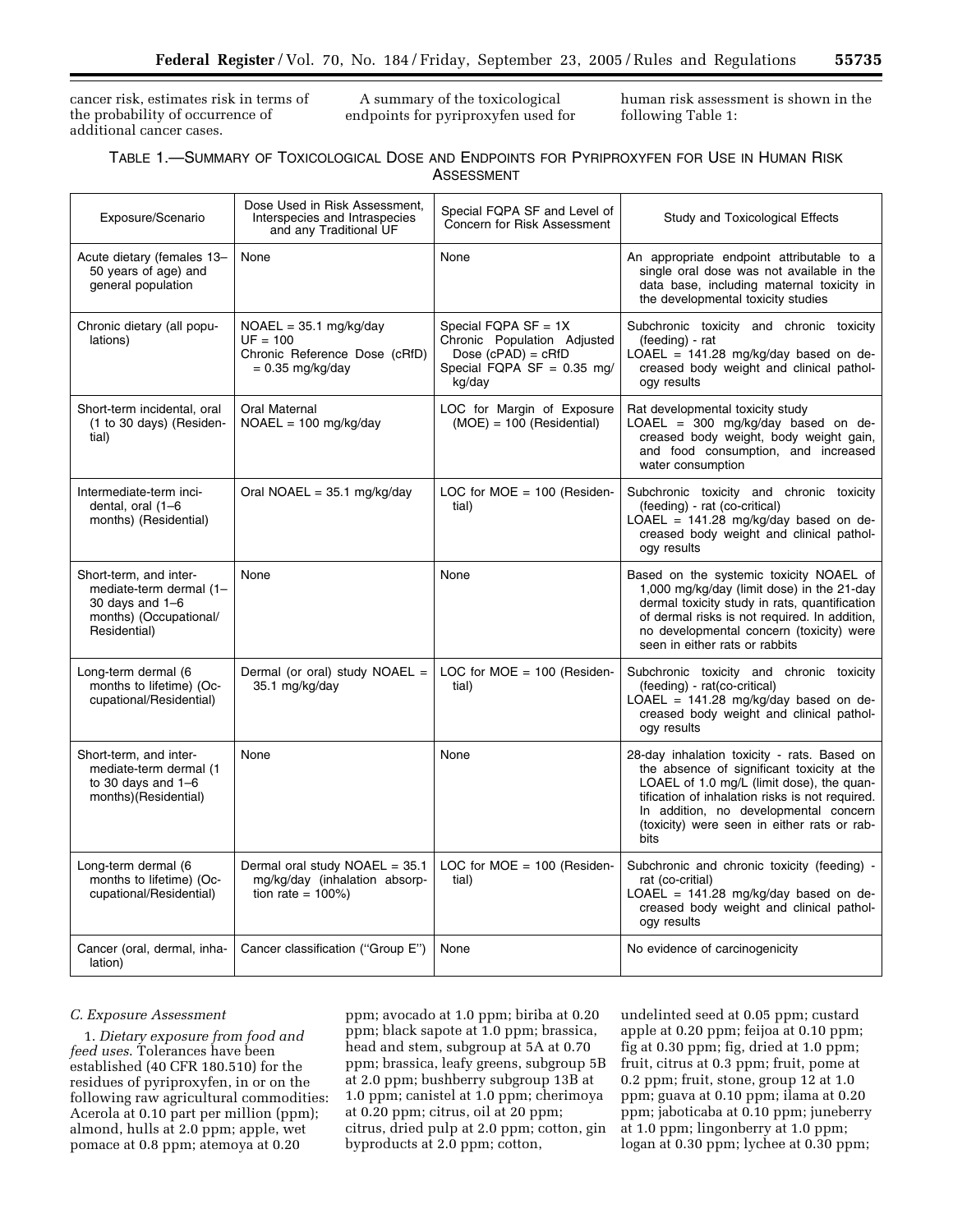mamey sapote at 1.0 ppm; mango at 1.0 ppm; okra at 0.02 ppm; olive at 1.0 ppm; olive, oil at 2.0 ppm; papaya at 1.0 ppm; passionfruit at 0.10 ppm; pistachio at 0.02 ppm; pulasan at 0.30 ppm; rambutan at 0.30 ppm; salal at 1.0 ppm; sapodilla at 1.0 ppm; soursop at 0.20 ppm; spanish lime at 0.30 ppm; star apple at 1.0 ppm; starfruit at 0.10 ppm; sugar apple at 0.20 ppm; tree nut at 0.02 ppm; vegetable, cucurbit, group 9 at 0.10 ppm; vegetable, fruiting, group 8 at 0.2 ppm; walnut at 0.02 ppm; and wax jambu at 0.10 ppm. Risk assessments were conducted by EPA to assess dietary exposures from pyriproxyfen in food as follows:

i. *Acute exposure*. Quantitative acute dietary exposure and risk assessments are performed for a food-use pesticide, if a toxicological study has indicated the possibility of an effect of concern occurring as a result of a 1 day or single exposure. No such effects were identified in the toxicological studies for pyriproxyfen, therefore, a quantitative acute dietary exposure assessment is unnecessary.

ii. *Chronic exposure*. In conducting the chronic dietary exposure assessment, EPA used the Dietary Exposure Evaluation Model software with the Food Commodity Intake Database (DEEMTM/FCID), which incorporates food consumption data as reported by respondents in the U.S. Department of Agriculture (USDA) 1994–1996, and 1998 nationwide Continuing Surveys of Food Intake by Individuals (CSFII), and accumulated exposure to the chemical for each commodity. The following assumptions were made for the chronic exposure assessments: The Tier 1 chronic analysis assumed 100% crop treated, DEEMTM 7.81 default processing factors and tolerance-level residues for all commodities. Percent crop treatedand/ or anticipated residues were not used.

iii. *Cancer*. The Agency classified pyriproxyfen as a ''Group E'' chemical, no evidence for carcinogenicity to humans, based on the absence of evidence of carcinogenicity in male and female rats as well as in male and female mice. Therefore, a cancer risk assessment was not performed.

2. *Dietary exposure from drinking water*. The Agency lacks sufficient monitoring exposure data to complete a comprehensive dietary exposure analysis and risk assessment for pyriproxyfen in drinking water. Because the Agency does not have comprehensive monitoring data, drinking water concentration estimates are made by reliance on simulation or modeling taking into account data on the physical characteristics of

pyriproxyfen. Further information regarding EPA drinking water models used in pesticide exposure assessment can be found at *http://www.epa.gov/ oppefed1/models/water/index.htm*.

Based on EPA's Pesticide Root Zone Model/Exposure Analysis Modeling System (PRZM/EXAMS) and, Screening Concentration in Ground Water (SCI-GROW) models, the Estimated Environmental Concentrations (EECs) of pyriproxyfen for ground water exposures are estimated to be 0.006 parts per billion (ppb) (acute and chronic). Surface water exposures are estimated to be 2.15 ppb (peak concentration), and 0.40 ppb (long term average).

Modeled estimates of drinking water concentrations were directly entered into the dietary exposure model DEEMTM/FCID using long-term average concentrations for surface water (0.40 ppb) to access the contribution to drinking water.

3. *From non-dietary exposure*. The term ''residential exposure'' is used in this document to refer to nonoccupational, non-dietary exposure (e.g., for lawn and garden pest control, indoor pest control, termiticides, and flea and tick control on pets).

Pyriproxyfen is currently registered for use on the following residential nondietary sites: Residential products for flea and tick control (home environment and pet treatments), and ant and roach control (indoor and outdoor applications). Formulations include carpet powders, foggers, aerosol sprays, liquids (shampoos, sprays and pipettes for pet treatments), granules, bait (indoor and outdoor), and impregnated materials (pet collars). Adults and toddlers could potentially be exposed to pyriproxyfen residues on treated carpets, floors, upholstery, and pets; however, since the Agency did not select any short-term dermal or inhalation endpoints, only a postapplication residential assessment was conducted. Toddlers are anticipated to have higher exposures than adults from treated home environments and pets due to their behavior patterns. The risk assessment was conducted using the following residential exposure assumptions:

i. *Hand-to-mouth*: Short-term, intermediate term, and long-term handto-mouth exposures to toddlers from treated carpets, flooring (note the efficacy of carpet powders is approximately 365 days).

ii. *Hand-to-mouth*: Short-term and intermediate-term hand-to-mouth exposures to toddlers from petting treated animals (shampoos, sprays, spoton treatments and collars). Long-term

hand-to-mouth exposures to toddlers from petting treated animals (pet collars; note efficacy of pet collars up to 365 days).

iii. *Dermal*: Long-term dermal exposures from treated carpets, flooring, and pets (note that treated furniture is included in the carpet/flooring assessment).

iv. *Ingestion of granules or bait by toddlers (acute, episodic event*).

v. *Combined short-term and intermediate-term hand-to-mouth exposures (toddlers)*:

• Treated carpet (powder application) and treated pet (collar/pet shampoo/pet spray).

• Treated carpet (spray application) and treated pet (collar/pet shampoo/pet spray).

• Treated home environment (fogger application) and treated pet (collar/pet shampoo/pet spray).

vi. *Combined long-term hand-tomouth and dermal exposures* (toddlers):

• Dermal exposure from pet hugging.

• Dermal contact with treated carpet.

• Hand-to-mouth exposures from

treated carpets.

• Hand-to-mouth exposures from treated pets.

4. *Cumulative effects from substances with a common mechanism of toxicity*. Section 408(b)(2)(D)(v) of the Federal Food, Drug, and Cosmetic Act (FFDCA) requires that, when considering whether to establish, modify, or revoke a tolerance, the Agency consider ''available information'' concerning the cumulative effects of a particular pesticide's residues and ''other substances that have a common mechanism of toxicity.''

Unlike other pesticides for which EPA has followed a cumulative risk approach based on a common mechanism of toxicity, EPA has not made a common mechanism of toxicity finding as to pyriproxyfen and any other substances and pyriproxyfen does not appear to produce a toxic metabolite produced by other substances. EPA has also evaluated comments submitted that suggested there might be a common mechanism among pyriproxyfen and other named pesticides that cause brain effects. EPA concluded that the evidence did not support a finding of common mechanism for pyriproxyfen and the named pesticides. For the purposes of this tolerance action, therefore, EPA has not assumed that pyriproxyfen has a common mechanism of toxicity with other substances. For information regarding EPA's efforts to determine which chemicals have a common mechanism of toxicity and to evaluate the cumulative effects of such chemicals, see the policy statements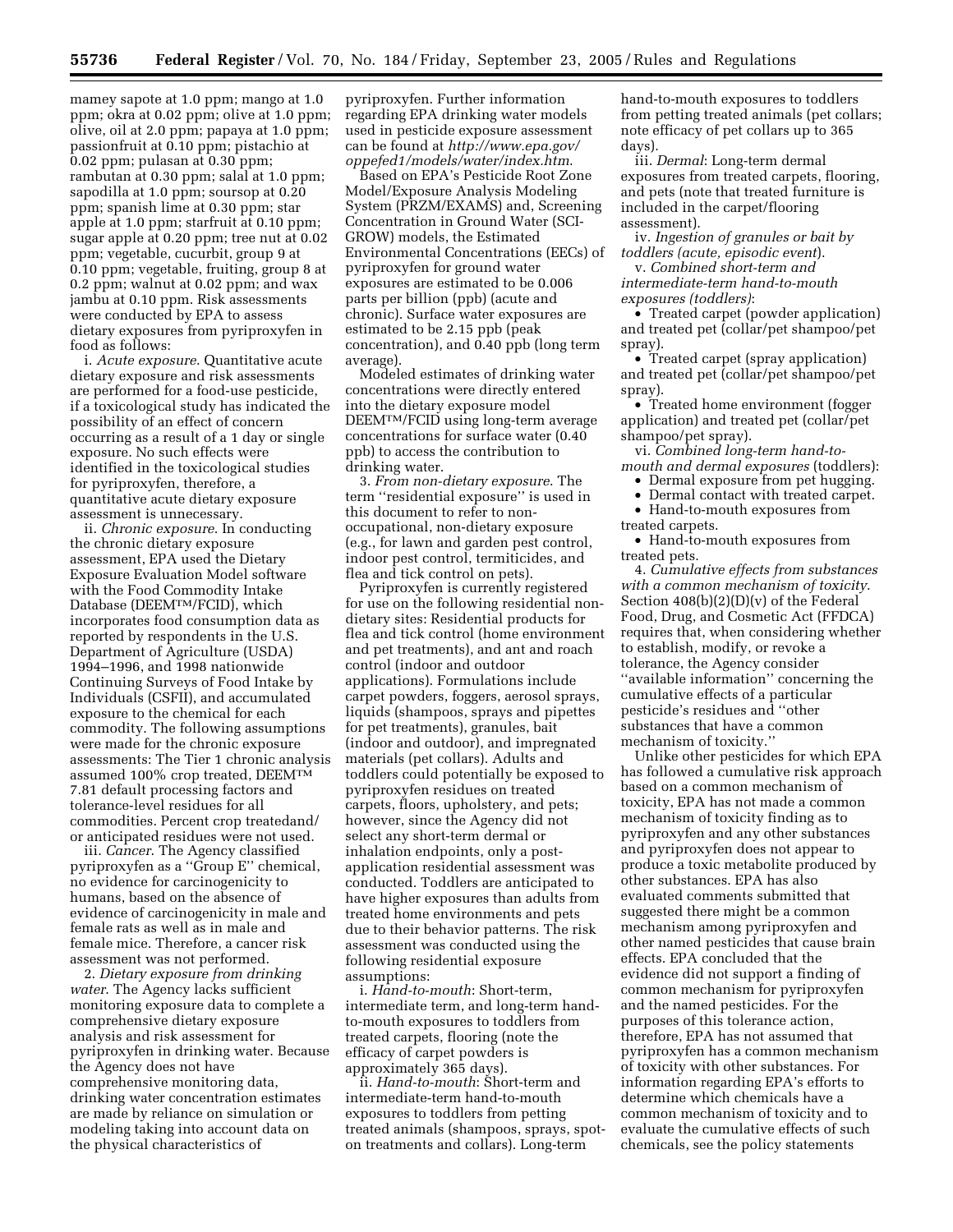released by EPA's Office of Pesticide Programs concerning common mechanism determinations and procedures for cumulating effects from substances found to have a common mechanism on EPA's website at *http:// www.epa.gov/pesticides/cumulative/.* 

# *D. Safety Factor for Infants and Children*

1. *In general*. Section 408 of FFDCA provides that EPA shall apply an additional tenfold margin of safety for infants and children in the case of threshold effects to account for prenatal and postnatal toxicity and the completeness of the data base on toxicity and exposure unless EPA determines based on reliable data that a different margin of safety will be safe for infants and children. Margins of safety are incorporated into EPA risk assessments either directly through use of a MOE analysis or through using uncertainty factors (UFs) (safety) in calculating a dose level that poses no appreciable risk to humans. In applying this provision, EPA either retains the default value of 10X when reliable data do not support the choice of a different factor, or, if reliable data are available, EPA uses a different additional safety factor value based on the use of traditional UFs and/or special FQPA safety factors, as appropriate.

2. *Prenatal and postnatal sensitivity*. Based on the available data, there is no quantitative and qualitative evidence of increased susceptibility observed following *in utero* pyriproxyfen exposure to rats and rabbits or following prenatal/postnatal exposure in the 2 generation reproduction study.

3. *Conclusion*. There is a complete toxicity data base for pyriproxyfen and exposure data are complete or are estimated based on data that reasonably accounts for potential exposures. EPA determined the 10X safety factor for infants and children should be reduced to 1X. The FQPA safety factor was reduced:

i. Due to the lack of evidence of prenatal or postnatal extra sensitivity, or increased susceptibility in developmental studies (rats and rabbits), and reproduction studies (rats).

ii. The lack of quantitative or qualitative evidence of increased susceptibility for rats and rabbits identified in the guideline prenatal developmental toxicity studies.

iii. The lack of evidence of quantitative or qualitative increased susceptibility in the two non-guideline studies that evaluated perinatal and prenatal development.

iv. Offspring toxicity (decreased body weight on pups during lactation days 14 to 21) in the reproduction toxicity study occurred only in the presence of decreases in body weight in parental animals at the same dose level (i.e., comparable toxicity in adults and offspring).

#### *E. Aggregate Risks and Determination of Safety*

The Agency currently has two ways to estimate total aggregate exposure to a pesticide from food, drinking water, and residential uses. First, a screening assessment can be used, in which the Agency calculates drinking water levels of comparison (DWLOCs) which are used as a point of comparison against estimated environmental concentrations (EECs). The DWLOC values are not regulatory standards for drinking water, but are theoretical upper limits on a pesticide's concentration in drinking water in light of total aggregate exposure to a pesticide in food and residential uses. In calculating a DWLOC, the Agency determines how much of the acceptable exposure (i.e., the PAD) is available for exposure through drinking water e.g., allowable chronic water exposure (mg/kg/day) = cPAD - (average food + residential exposure). This allowable exposure through drinking water is used to calculate a DWLOC.

A DWLOC will vary depending on the toxic endpoint, drinking water consumption, and body weights. Default body weights and consumption values as used by EPA's Office of Water are used to calculate DWLOCs: 2 liter L/70 kg (adult male), 2L/60 kg (adult female), and 1L/10 kg (child). Different populations will have different DWLOCs. Generally, a DWLOC is calculated for each type of risk assessment used: Acute, short-term, intermediate-term, chronic, and cancer.

When EECs for surface water and ground water are less than the calculated DWOCs, EPA concluded with reasonable certainty that exposures to the pesticide in drinking water (when considered along with other sources of exposures for which EPA has reliable data) would not result in unacceptable levels of aggregate human health risk at this time. Because EPA considers the aggregate risk resulting from multiple exposure pathways associated with a pesticide's uses, levels of comparison in drinking water may vary as those uses changes. When new uses are added EPA

reassesses the potential impacts of residues of the pesticide in drinking water as a part of the aggregate assessment process.

More recently the Agency has used another approach to estimate aggregate exposure through food, residential and drinking water pathways. In this approach, modeled surface water and ground water EECs are directly incorporated into the dietary exposure analysis, along with food. This provides a more realistic estimate of exposure because actual body weights and water consumption from the CSFII are used. The combined food and water exposures are then added to estimated exposure from residential sources to calculate aggregate risks. The resulting exposure and risk estimates are still considered to be high end, due to the assumptions used in developing drinking water modeling inputs.

1. *Acute risk*. An acute aggregate exposure analysis was not conducted since no acute doses or endpoints were selected for the general U.S. population (including infants and children) or the females 13–50 years old population subgroup.

2. *Chronic risk*. Using the exposure assumptions described in this unit for chronic exposure, EPA has concluded that exposure to pyriproxyfen from food and water will utilize 3.2% of the cPAD for the U.S. population, 4.4% of the cPAD for all infants <1 year old, 9.9% of the cPAD for children 1–2 years old, and 2.4% of the cPAD for females 13– 49 years old.

Chronic aggregate exposure takes into account chronic residential exposure plus chronic exposure to food and water. Pyriproxyfen is currently registered for use that could result in chronic residential exposure and the Agency has determined that it is appropriate to aggregate chronic food, water, and residential exposures for pyriproxyfen.

Using the exposure assumptions described in this unit for chronic exposures, EPA has concluded that food, water, and residential exposures aggregated result in aggregate MOEs of 3,200 for the U.S. population; 820 for all infants <1 year old; 560 for children 1– 2 years old; and 4,700 for females 13– 49 years old. These aggregate MOEs do not exceed the Agency's level of concern for aggregate exposure to food and residential uses, as shown in the following Table 2: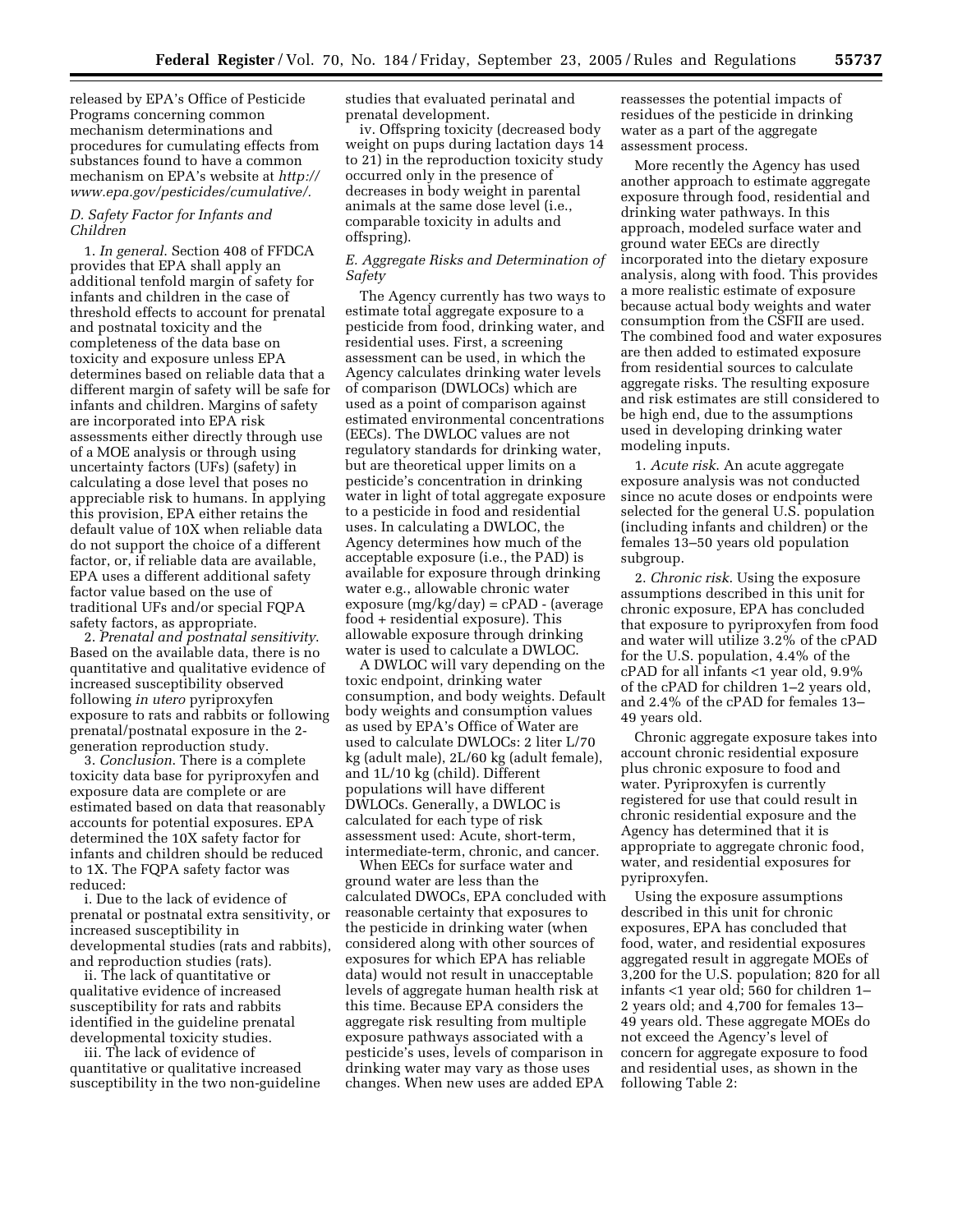| Population/Subgroup         | cPAD/mg/<br>kg/day | %cPAD/<br>(Food) | Target MOE | Aggregate<br>MOE (food<br>+ water +<br>residential) |
|-----------------------------|--------------------|------------------|------------|-----------------------------------------------------|
| U.S. population             | 0.35               | 3.2              | 100        | 3200                                                |
| All infants $(<1$ year old) | 0.35               | 4.4              | 100        | 820                                                 |
| Children (1-2 years old)    | 0.35               | 9.9              | 100        | 560                                                 |
| Females (13-49 years old)   | 0.35               | 2.4              | 100        | 4700                                                |

TABLE 2.—AGGREGATE RISK ASSESSMENT FOR CHRONIC (NON-CANCER) EXPOSURE TO PYRIPROXYFEN

3. *Short-term risk*. Short-term aggregate exposure takes into account residential exposure plus chronic exposure to food and water (considered to be a background exposure level).

Pyriproxyfen is currently registered for use that could result in short-term residential exposure and the Agency has determined that it is appropriate to aggregate chronic food and water and short-term exposures for pyriproxyfen.

Using the exposure assumptions described in this unit for short-term exposures, EPA has concluded that food, water, and residential exposures aggregated result in aggregate MOEs of 9,000 for the U.S. population; 1,600 for all infants <1 year old; 1,200 for children 1–2 years old; and 1,3000 for females 13–49 years old. These aggregate MOEs do not exceed the Agency's level of concern for aggregate exposure to food and residential uses.

4. *Intermediate-term risk*. Intermediate-term aggregate exposure takes into account residential exposure plus chronic exposure to food and water (considered to be a background exposure level).

Pyriproxyfen is currently registered for use(s) that could result in intermediate-term residential exposure and the Agency has determined that it is appropriate to aggregate chronic food and water and intermediate-term exposures for pyriproxyfen.

Using the exposure assumptions described in this unit for intermediateterm exposures, EPA has concluded that food, water, and residential exposures aggregated result in aggregate MOEs of 3,200 for the U.S. population; 560 for all infants <1 year old, 430 for children 1– 2 years old, and 4,700 for females 13– 49 years old. These aggregate MOEs do not exceed the Agency's level of concern for aggregate exposure to food and residential uses.

5. *Aggregate cancer risk for U.S. population*. A cancer aggregate risk assessment was not performed since pyriproxyfen has not been classified as a potential carcinogen.

6. *Determination of safety*. Based on these risk assessments, EPA concludes that there is a reasonable certainty that no harm will result to the general population, and to infants and children from aggregate exposure to pyriproxyfen residues.

# **IV. Other Considerations**

# *A. Analytical Enforcement Methodology*

In conjunction with the crop field trial studies, the petitioner submitted adequate concurrent recovery data for a gas chromatography/nitrogenphosphorus detector (GC/NPD) method (RM-33P-1-3a or 9.66 V 1) used to determine residues of pyriproxyfen in/ on the subject crops. The method has undergone an adequate radiovalidation, independent laboratory validation (ILV) trial, petition method validation (PMV) trial, and has been forwarded to the Food and Drug Administration (FDA) for inclusion in PAM Vol. II. The GC/ NPD method RM-33P-1-3a is adequate for enforcement of the recommended tolerance levels for residues of pyriproxyfen per se in/on the subject crops.

#### *B. International Residue Limits*

There are currently no established Codex, Canadian, or Mexican maximum residue limits (MRLs) for pyriproxyfen.

# *C. Response to Comments*

Several comments were received from a private citizen on objecting to pesticide body load, IR-4 profiteering, animal testing, establishing tolerances, pesticide residues, and pesticide exemptions.

The Agency has received these same comments from this commenter of numerous previous occasions. Refer to the **Federal Register** of June 30, 2005 (70 FR 37686) (FRL–7718–3), January 7, 2005 (70 FR 1349) (FRL–7691–4), and October 29, 2004 (69 FR 63083) (FRL– 7681–9) for the Agency's response to these objections.

#### **V. Conclusion**

Therefore, tolerances are established for residues of pyriproxyfen, [2-[1 methyl-2-(4-

phenoxyphenoxy)ethoxy]pyridine], in or on vegetable, legume, group 6 at 0.20 ppm; onion, dry bulb at 0.15 ppm; grape at 2.5 ppm; strawberry at 0.30 ppm; white sapote at 0.30 ppm; citrus hybrids at 0.30 ppm; grass, forage,fodder, and hay, group 17, forage at 0.70 ppm; and grass, forage, fodder, and hay, group 17, hay at 1.1 ppm.

#### **VI. Objections and Hearing Requests**

Under section 408(g) of FFDCA, as amended by FQPA, any person may file an objection to any aspect of this regulation and may also request a hearing on those objections. The EPA procedural regulations which govern the submission of objections and requests for hearings appear in 40 CFR part 178. Although the procedures in those regulations require some modification to reflect the amendments made to FFDCA by FQPA, EPA will continue to use those procedures, with appropriate adjustments, until the necessary modifications can be made. The new section 408(g) of FFDCA provides essentially the same process for persons to ''object'' to a regulation for an exemption from the requirement of a tolerance issued by EPA under new section 408(d) of FFDCA, as was provided in the old sections 408 and 409 of FFDCA. However, the period for filing objections is now 60 days, rather than 30 days.

# *A. What Do I Need to Do to File an Objection or Request a Hearing?*

You must file your objection or request a hearing on this regulation in accordance with the instructions provided in this unit and in 40 CFR part 178. To ensure proper receipt by EPA, you must identify docket ID number OPP–2005–0246 in the subject line on the first page of your submission. All requests must be in writing, and must be mailed or delivered to the Hearing Clerk on or before November 22, 2005.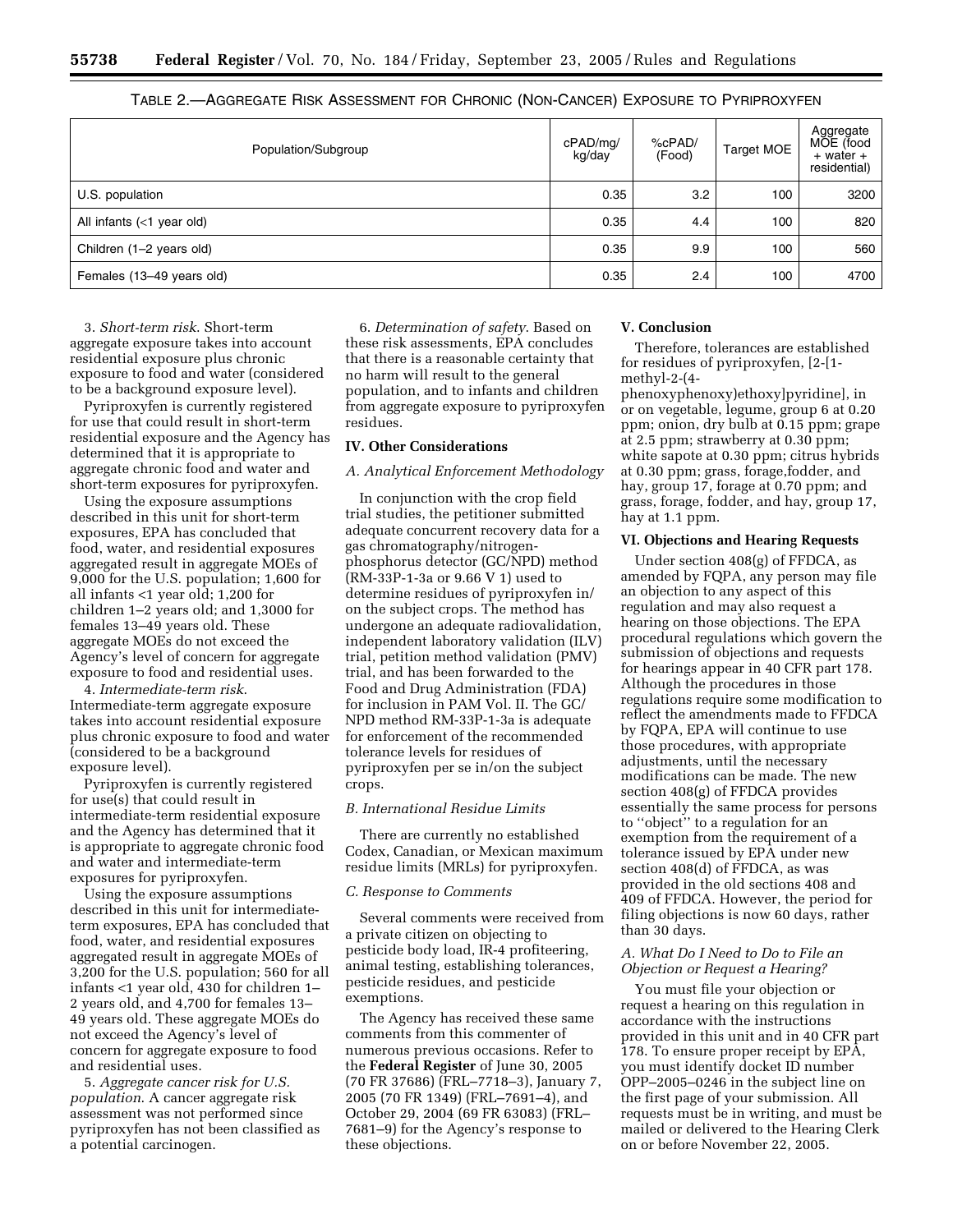1. *Filing the request*. Your objection must specify the specific provisions in the regulation that you object to, and the grounds for the objections (40 CFR 178.25). If a hearing is requested, the objections must include a statement of the factual issue(s) on which a hearing is requested, the requestor's contentions on such issues, and a summary of any evidence relied upon by the objector (40 CFR 178.27). Information submitted in connection with an objection or hearing request may be claimed confidential by marking any part or all of that information as CBI. Information so marked will not be disclosed except in accordance with procedures set forth in 40 CFR part 2. A copy of the information that does not contain CBI must be submitted for inclusion in the public record. Information not marked confidential may be disclosed publicly by EPA without prior notice.

Mail your written request to: Office of the Hearing Clerk (1900L), Environmental Protection Agency, 1200 Pennsylvania Ave., NW., Washington, DC 20460–0001. You may also deliver your request to the Office of the Hearing Clerk in Suite 350, 1099 14th St., NW., Washington, DC 20005. The Office of the Hearing Clerk is open from 8 a.m. to 4 p.m., Monday through Friday, excluding legal holidays. The telephone number for the Office of the Hearing Clerk is (202) 564–6255.

2. *Copies for the Docket*. In addition to filing an objection or hearing request with the Hearing Clerk as described in Unit VI.A., you should also send a copy of your request to the PIRIB for its inclusion in the official record that is described in **ADDRESSES**. Mail your copies, identified by docket ID number OPP–2005–0246, to: Public Information and Records Integrity Branch, Information Resources and Services Division (7502C), Office of Pesticide Programs, Environmental Protection Agency, 1200 Pennsylvania Ave., NW., Washington, DC 20460–0001. In person or by courier, bring a copy to the location of the PIRIB described in **ADDRESSES**. You may also send an electronic copy of your request via email to: *opp-docket@epa.gov*. Please use an ASCII file format and avoid the use of special characters and any form of encryption. Copies of electronic objections and hearing requests will also be accepted on disks in WordPerfect 6.1/8.0 or ASCII file format. Do not include any CBI in your electronic copy. You may also submit an electronic copy of your request at many Federal Depository Libraries.

# *B. When Will the Agency Grant a Request for a Hearing?*

A request for a hearing will be granted if the Administrator determines that the material submitted shows the following: There is a genuine and substantial issue of fact; there is a reasonable possibility that available evidence identified by the requestor would, if established resolve one or more of such issues in favor of the requestor, taking into account uncontested claims or facts to the contrary; and resolution of the factual issue(s) in the manner sought by the requestor would be adequate to justify the action requested (40 CFR 178.32).

# **VII. Statutory and Executive Order Reviews**

This final rule establishes a tolerance under section 408(d) of FFDCA in response to a petition submitted to the Agency. The Office of Management and Budget (OMB) has exempted these types of actions from review under Executive Order 12866, entitled *Regulatory Planning and Review* (58 FR 51735, October 4, 1993). Because this rule has been exempted from review under Executive Order 12866 due to its lack of significance, this rule is not subject to Executive Order 13211, *Actions Concerning Regulations That Significantly Affect Energy Supply, Distribution, or Use* (66 FR 28355, May 22, 2001). This final rule does not contain any information collections subject to OMB approval under the Paperwork Reduction Act (PRA), 44 U.S.C. 3501 *et seq.*, or impose any enforceable duty or contain any unfunded mandate as described under Title II of the Unfunded Mandates Reform Act of 1995 (UMRA) (Public Law 104–4). Nor does it require any special considerations under Executive Order 12898, entitled *Federal Actions to Address Environmental Justice in Minority Populations and Low-Income Populations* (59 FR 7629, February 16, 1994); or OMB review or any Agency action under Executive Order 13045, entitled *Protection of Children from Environmental Health Risks and Safety Risks* (62 FR 19885, April 23, 1997). This action does not involve any technical standards that would require Agency consideration of voluntary consensus standards pursuant to section 12(d) of the National Technology Transfer and Advancement Act of 1995 (NTTAA), Public Law 104–113, section 12(d) (15 U.S.C. 272 note). Since tolerances and exemptions that are established on the basis of a petition under section 408(d) of FFDCA, such as the tolerances in this final rule, do not require the issuance of a proposed rule,

the requirements of the Regulatory Flexibility Act (RFA) (5 U.S.C. 601 *et seq.*) do not apply. In addition, the Agency has determined that this action will not have a substantial direct effect on States, on the relationship between the national government and the States, or on the distribution of power and responsibilities among the various levels of government, as specified in Executive Order 13132, entitled *Federalism* (64 FR 43255, August 10, 1999). Executive Order 13132 requires EPA to develop an accountable process to ensure ''meaningful and timely input by State and local officials in the development of regulatory policies that have federalism implications.''''Policies that have federalism implications'' is defined in the Executive Order to include regulations that have ''substantial direct effects on the States, on the relationship between the national government and the States, or on the distribution of power and responsibilities among the various levels of government.'' This final rule directly regulates growers, food processors, food handlers and food retailers, not States. This action does not alter the relationships or distribution of power and responsibilities established by Congress in the preemption provisions of section 408(n)(4) of FFDCA. For these same reasons, the Agency has determined that this rule does not have any ''tribal implications'' as described in Executive Order 13175, entitled *Consultation and Coordination with Indian Tribal Governments* (65 FR 67249, November 6, 2000). Executive Order 13175, requires EPA to develop an accountable process to ensure ''meaningful and timely input by tribal officials in the development of regulatory policies that have tribal implications.'' ''Policies that have tribal implications'' is defined in the Executive Order to include regulations that have ''substantial direct effects on one or more Indian tribes, on the relationship between the Federal Government and the Indian tribes, or on the distribution of power and responsibilities between the Federal Government and Indian tribes.'' This rule will not have substantial direct effects on tribal governments, on the relationship between the Federal Government and Indian tribes, or on the distribution of power and responsibilities between the Federal Government and Indian tribes, as specified in Executive Order 13175. Thus, Executive Order 13175 does not apply to this rule.